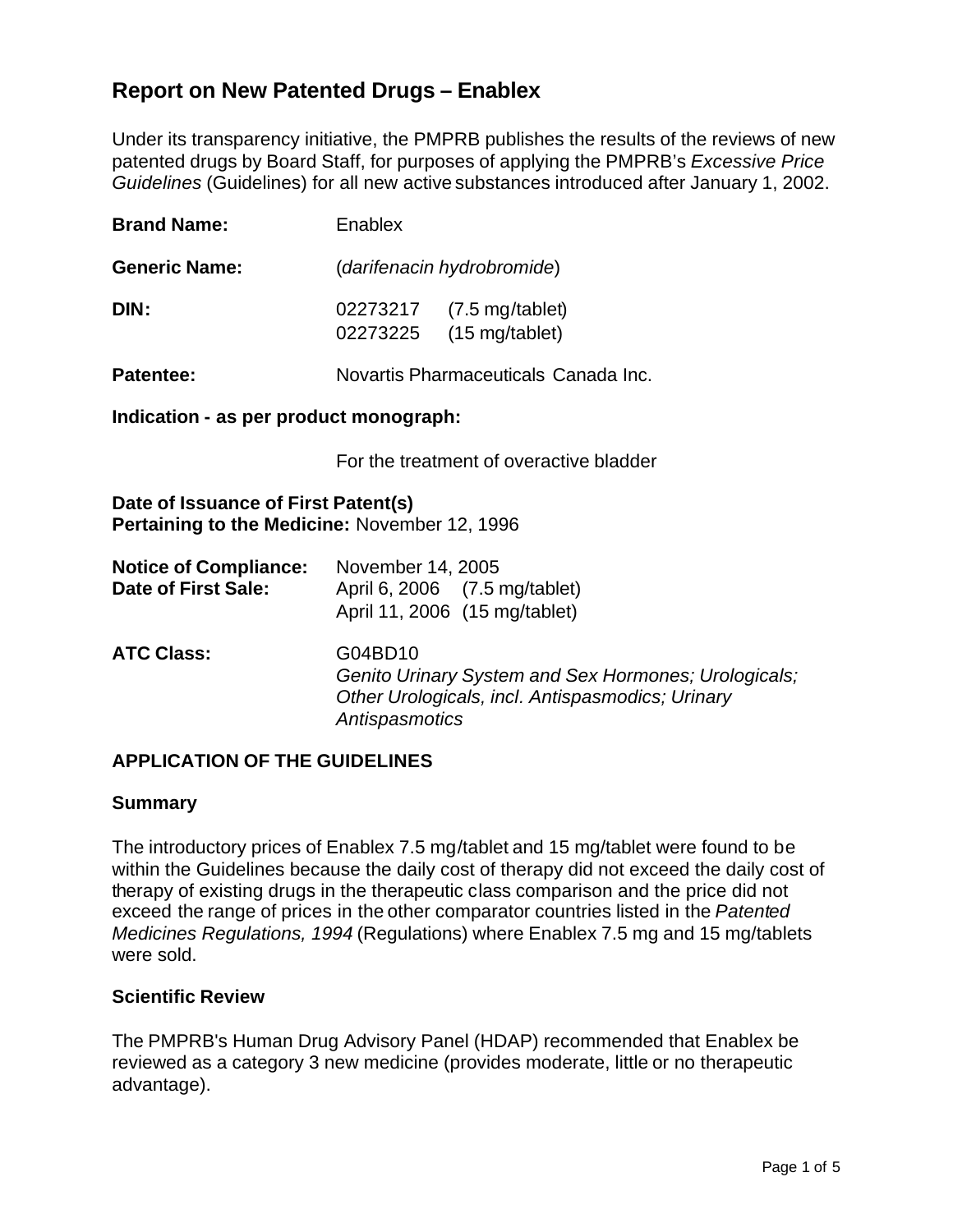The Therapeutic Class Comparison (TCC) test of the Guidelines provides that the price of a category 3 new drug product cannot exceed the prices of other drugs that treat the same disease or condition. Comparators are generally selected from among existing drug products in the same  $4<sup>th</sup>$  level of the World Health Organization (WHO) Anatomical Therapeutic Chemical (ATC) System that are clinically equivalent in addressing the approved indication. See the PMPRB's *Compendium of Guidelines, Policies and Procedures* for a more complete description of the Guidelines and the policies on TCCs.

The HDAP identified flavoxate (Urispas), oxybutynin (Ditropan XL, Ditropan Syrup, PMS-Oxybutynin) and tolteridine (Detrol/Detrol LA) as the most appropriate comparators for Enablex (darifenacin). All these agents are administered orally, are indicated for the treatment of overactive bladder in adults and share the same  $4<sup>th</sup>$  level ATC classification.

The Guidelines provide that the dosage recommended for comparison purposes will normally not be higher than the maximum of the usual recommended dosage. The recommended comparable dosage regimens for Enablex and the comparators are based on their respective product monographs, available comparative clinical trial information as well as guidelines relevant to the subject matter.

# **Price Review**

Under the Guidelines, the introductory price of a new category 3 drug product will be presumed to be excessive if it exceeds the prices of all of the comparable drug products based on a TCC test, or if it exceeds the prices of the same medicine in the seven countries listed in the *Patented Medicines Regulations*. The prices of Enablex 7.5 mg/tablet and 15 mg/tablet were within the Guidelines as the daily cost of treatment did not exceed the daily cost of treatment of the comparator medicines. Furthermore, the Canadian prices of Enablex were the lowest of the four comparator countries in which they were sold.

| <b>Name</b>      | <b>Strength</b>    | <b>Dosage Regimen</b> | <b>Unit Price</b>      | <b>Cost Per Day</b> |
|------------------|--------------------|-----------------------|------------------------|---------------------|
| <b>Enablex</b>   | 7.5 mg/tablet      | 1 tablet              | $$1.6671$ <sup>1</sup> | 1.6671              |
| <b>Urispas</b>   | $200 \text{ mg}$   | 3 tablets             | $$0.4940^2$            | \$1.4820            |
| PMS-Oxybutynin   | 5 <sub>mg</sub>    | 2 tablets             | $$0.2485^3$            | \$0.4970            |
| Ditropan XL      | 5 <sub>mg</sub>    | 1 tablet              | $$1.7500^{2}$          |                     |
| Ditropan XL      | $10 \,\mathrm{mg}$ | 1 tablet              | \$1.7500 <sup>2</sup>  | \$3.5000            |
| Ditropan Syrup   | 1 mg/mL            | $10$ mL               | $$0.0888^3$            | \$0.8880            |
| Detrol           | $2 \text{ mg}$     | 2 tablets             | $$0.8750^3$            | \$1.7500            |
| <b>Detrol LA</b> | $4 \text{ mg}$     | 1 tablet              | $$1.7500^3$            | \$1.7500            |

### **Introductory Period (April to June 2006)**

1. MEDIS McKesseon Canada, May – July 2007

2. Liste de médicaments, Régie de l'assurance maladie du Québec, 15th Ed., Update 13, February 2006

3. Ontario Drug Benefit Formulary, No. 39, September 2005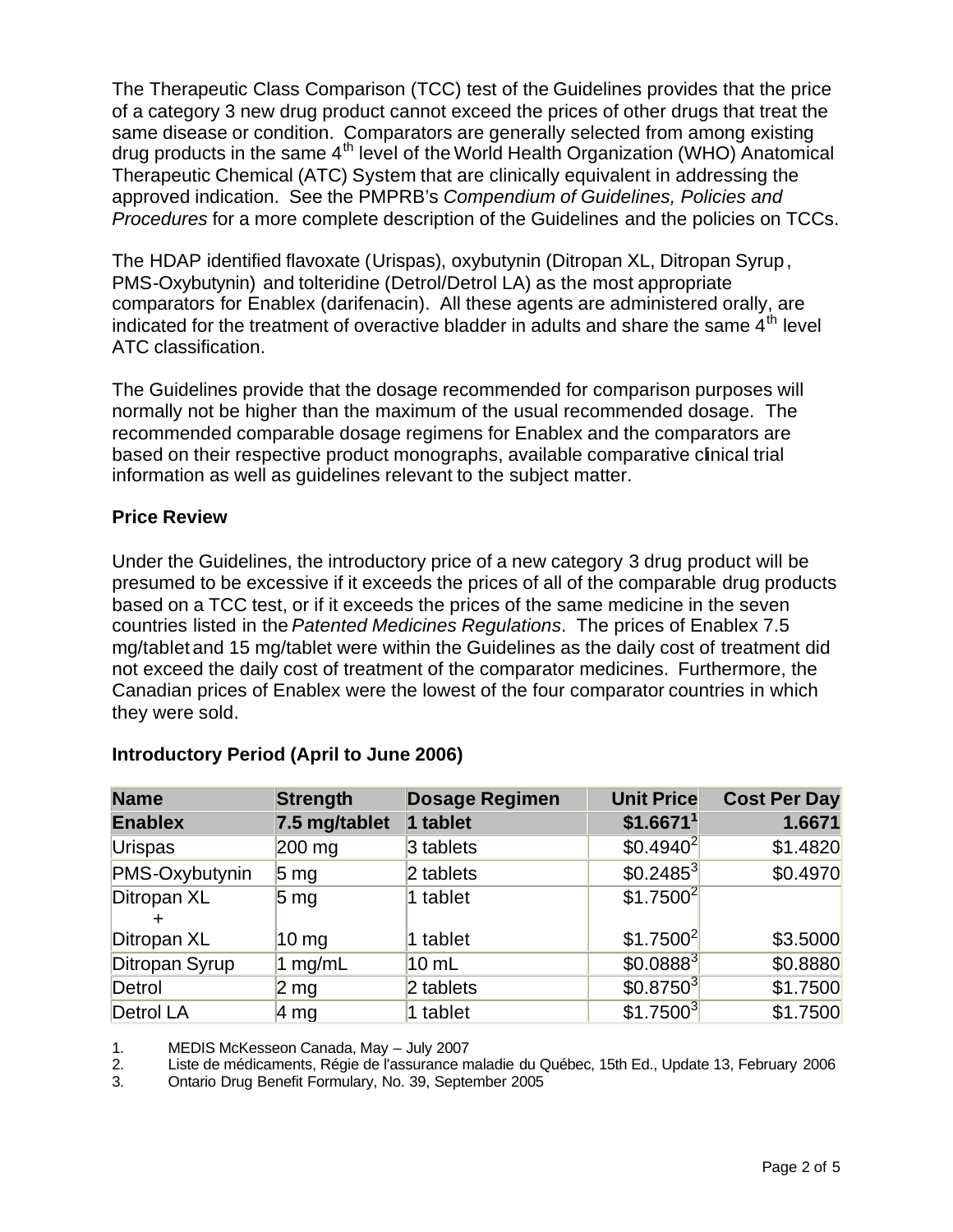# **Introductory Period (April to June 2006)**

| <b>Name</b>      | <b>Strength</b>  | <b>Dosage Regimen</b> | <b>Unit Price</b>     | <b>Cost Per Day</b> |
|------------------|------------------|-----------------------|-----------------------|---------------------|
| <b>Enablex</b>   | 15 mg/tablet     | 1 tablet              | 1.6671 <sup>1</sup>   | \$1.6671            |
| <b>Urispas</b>   | 200 mg           | 6 tablets             | $$0.4940^2$           | \$2.9640            |
| PMS-Oxybutynin   | 5 <sub>mg</sub>  | 4 tablets             | $$0.2485^3$           | \$0.9940            |
| Ditropan XL      | 10 <sub>mg</sub> | 3 tablets             | $$1.7500^{2}$         | \$5.2500            |
| Ditropan Syrup   | 1 mg/mL          | $20$ mL               | $$0.0888^3$           | \$1.7760            |
| Detrol           | $2 \text{ mg}$   | 2 tablets             | $$0.8750^3$           | \$1.7500            |
| <b>Detrol LA</b> | $4 \text{ mg}$   | 1 tablet              | \$1.7500 <sup>3</sup> | \$1.7500            |

1. MEDIS McKesseon Canada, May – July 2007

2. Liste de médicaments, Régie de l'assurance maladie du Québec, 15th Ed., Update 13, February 2006

3. Ontario Drug Benefit Formulary, No. 39, September 2005

*Where comparators and dosage regimens are referred to in the Summary Reports, they have been selected by the HDAP for the purpose of carrying out the PMPRB's regulatory mandate, which is to review the prices of patented medicines sold in Canada to ensure that such prices are not excessive. The publication of these reports is also part of the PMPRB's commitment to make its price review process more transparent.* 

*The information contained in the PMPRB's Summary Reports should not be relied upon for any purpose other than its stated purpose and is not to be interpreted as an endorsement, recommendation or approval of any drug, nor is it intended to be relied upon as a substitute for seeking appropriate advice from a qualified health care practitioner.*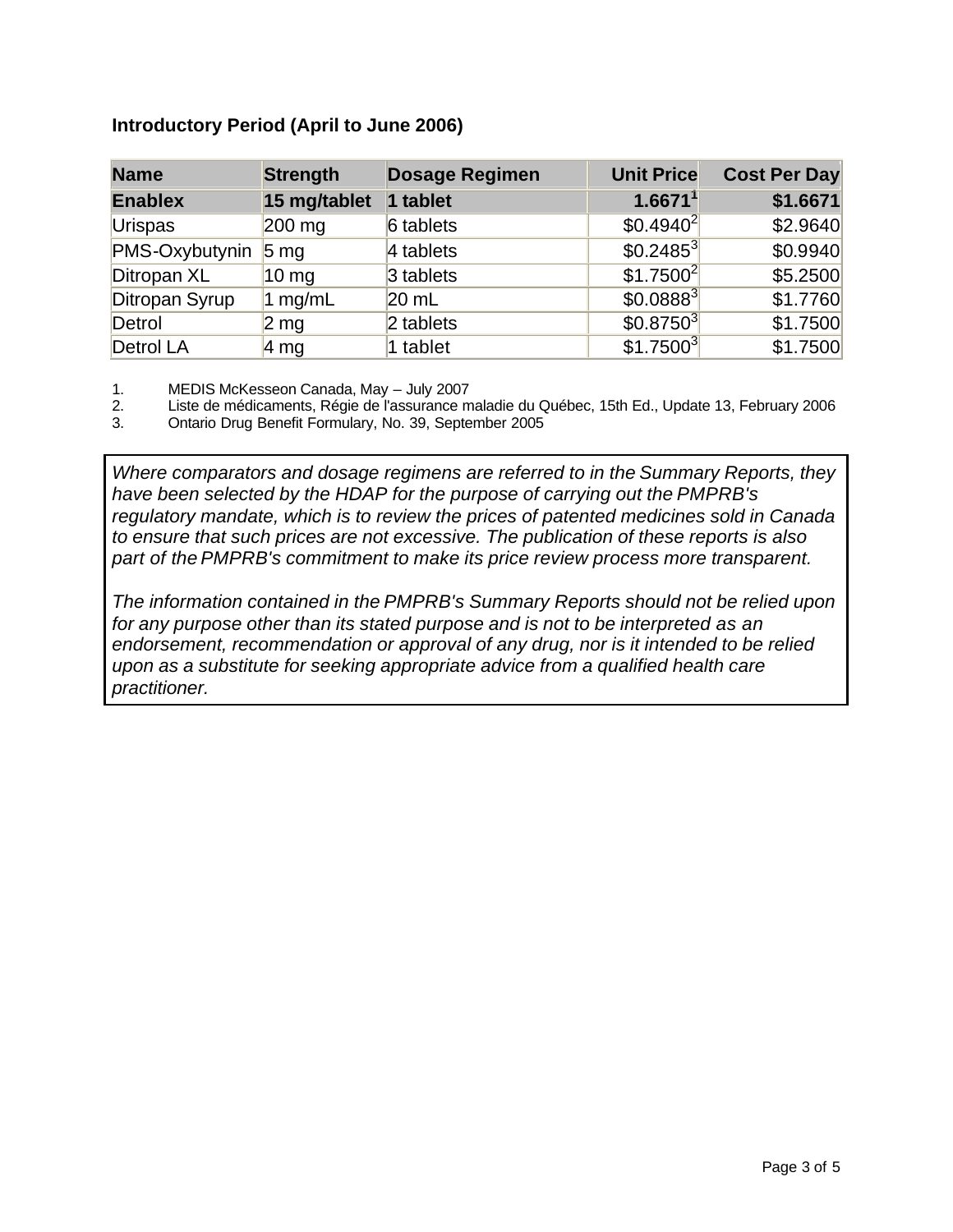#### **References - Enablex**

- 1. Hashim H, Abrams P. Drug treatment of overactive bladder. Efficacy, cost and quality-of-life considerations. Drugs 2004;64(15):1643-56.
- 2. Chapple CR. Abrams P. Comparison of darifenacin and oxybutynin in patients with overactive bladder: assessment of ambulatory urodynamics and impact on salivary flow. Eur Urol 2005;48:102-9.
- 3. Zinner N, Tuttle J, Marks L. Efficacy and tolerability of darifenacin, a muscarinic  $M_3$  selective receptor antagonist ( $M_3$  SRA), compared with oxybutynin in the treatment of patients with overactive bladder. World J Urol 2005;23:248-52.
- 4. Haab F, Stewart L, Dwyer P. Darifenacin, an  $M_3$  selective receptor antagonist, is an effective and well-tolerated once-daily treatment for overactive bladder. Eur Urol 2004;45:420-9.
- 5. Hill S, Khullar V, Wyndaele J, et al. Dose response with darifenacin, a novel once-daily  $M_3$  selective receptor antagonist for the treatment of overactive bladder: results of a fixed dose study. Int Urogynecol J 2006;17:239-47
- 6. Steers W, Corcos J, Foote J, et al. An investigation of dose titration with darifenacin, an M3-selective receptor antagonist. BJU Int 2005;95:580-6.
- 7. Zinner N, Susset J, Gittelman M, et al. Efficacy, tolerability and safety of darifenacin, an  $M_3$  selective receptor antagonist: an investigation of warning time in patients with OAB. Int J Clin Pract 2006;60:119-26.
- 8. Cardozo L, Dixon A. Increased warning time with darifenacin: a new concept in the management of urinary urgency. J Urol 2005;173:1214-8.
- 9. National Collaborating Centre for Women's and Children's Health. Urinary incontinence: the management of urinary incontinence in women. Draft for consultation. Consultation period 5 May – 29 June 2006. http://www.nice.org.uk/page.aspx?o=311416 (accessed June 28, 2006).
- 10. Johnson S. Urogenital Concerns. J Obstet Gynaecol Can 2006;28:S33-42.
- 11. American College of Obstetricians and Gynecologists. Urinary incontinence in women. ObstetGynecol 2005;105(6):1533-45.
- 12. Ouslander JG. Management of overactive bladder. N Engl J Med 2004;350(8):786-99.
- 13. Chapple C, Steers W, Norton P, et al. A pooled analysis of three phase III studies to investigate the efficacy, tolerability and safety of darifenacin, a muscarinic  $M_3$ selective receptor antagonist, in the treatment of overactive bladder. BJU Int 2005;95:993-1001*.*